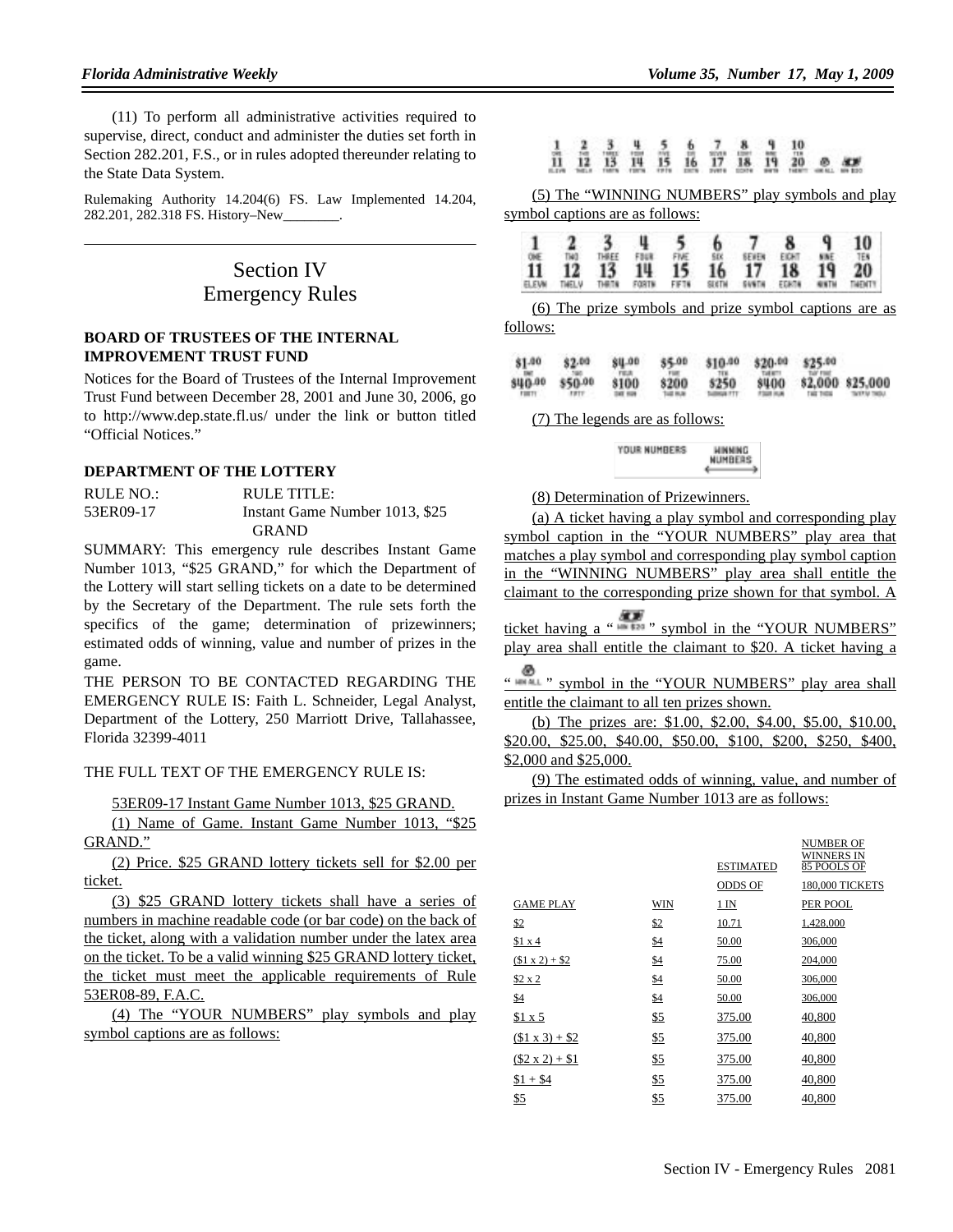| \$1 x 10 (MONEYBAG)                   | \$10     | 250.00     | 61,200 |
|---------------------------------------|----------|------------|--------|
| $$1 \times 10$                        | \$10     | 250.00     | 61,200 |
| \$2 x 5                               | \$10     | 250.00     | 61,200 |
| \$5 x 2                               | \$10     | 250.00     | 61,200 |
| \$10                                  | \$10     | 250.00     | 61,200 |
| \$2 x 10 (MONEYBAG)                   | \$20     | 750.00     | 20,400 |
| $$2 \times 10$                        | \$20     | 750.00     | 20,400 |
| \$4 x 5                               | \$20     | 750.00     | 20,400 |
| \$10 x 2                              | \$20     | 750.00     | 20,400 |
| \$20 (BILL)                           | \$20     | 750.00     | 20,400 |
| \$5 x 10 (MONEYBAG)                   | \$50     | 1,000.00   | 15,300 |
| $$5 \times 10$                        | \$50     | 1,000.00   | 15,300 |
| $$10 \times 5$                        | \$50     | 1,000.00   | 15,300 |
| $($10 \times 3) + $20$ (BILL)         | \$50     | 1,000.00   | 15,300 |
| \$50                                  | \$50     | 1,000.00   | 15,300 |
| $$10 \times 10$                       | \$100    | 3,600.00   | 4,250  |
| (MONEYBAG)                            |          |            |        |
| $$10 \times 10$                       | \$100    | 3,600.00   | 4,250  |
| $$20 \times 5$                        | \$100    | 3,600.00   | 4,250  |
| $$20(BILL) + ($40 x 2)$               | \$100    | 3,600.00   | 4,250  |
| \$100                                 | \$100    | 3,600.00   | 4,250  |
| $$25 \times 10$                       | \$250    | 30,000.00  | 510    |
| (MONEYBAG)<br>$$25 \times 10$         | \$250    | 45,000.00  | 340    |
|                                       |          |            |        |
| $($25 \times 2) + ($50 \times 4)$     | \$250    | 30,000.00  | 510    |
| $$50 + ($100 x 2)$                    | \$250    | 45,000.00  | 340    |
| \$250                                 | \$250    | 30,000.00  | 510    |
| \$200 x 10                            | \$2,000  | 180,000.00 | 85     |
| (MONEYBAG)<br>\$200 x 10              | \$2,000  | 180,000.00 | 85     |
| $(\$200 \times 6) + (\$400 \times 2)$ | \$2,000  | 180,000.00 | 85     |
| $$250 \times 8$                       | \$2,000  | 180,000.00 | 85     |
| \$2,000                               | \$2,000  | 180,000.00 | 85     |
| \$25,000                              | \$25,000 | 765,000.00 | 20     |

(10) The estimated overall odds of winning some prize in Instant Game Number 1013 are 1 in 4.69. Prizes, including the top prizes, are subject to availability at the time of ticket purchase. Prizes may be unavailable due to prior sale or other causes occurring in the normal course of business including, but not limited to, ticket damage, defect, theft, or loss.

(11) For reorders of Instant Game Number 1013, the estimated odds of winning, value, and number of prizes shall be proportionate to the number of tickets reordered.

(12) By purchasing a \$25 GRAND lottery ticket the player agrees to comply with and abide by all prize payment rules of the Florida Lottery.

(13) Payment of prizes for \$25 GRAND lottery tickets shall be made in accordance with rules of the Florida Lottery governing payment of prizes.

A copy of the current rule can be obtained from the Florida Lottery, Office of the General Counsel, 250 Marriott Drive, Tallahassee, Florida 32399-4011.

Rulemaking Authority 24.105(9)(a), (b), (c), 24.109(1), 24.115(1) FS. Law Implemented 24.105(9)(a), (b), (c), 24.115(1) FS. History–New 4-17-09.

THIS RULE TAKES EFFECT UPON BEING FILED WITH THE DEPARTMENT OF STATE UNLESS A LATER TIME AND DATE IS SPECIFIED IN THE RULE EFFECTIVE DATE: April 17, 2009

## **DEPARTMENT OF THE LOTTERY**

| RULE NO.: | RULE TITLE:               |
|-----------|---------------------------|
| 53ER09-18 | Instant Game Number 1015, |
|           | <b>FLORIDA GOLD</b>       |

SUMMARY: This emergency rule describes Instant Game Number 1015, "FLORIDA GOLD," for which the Department of the Lottery will start selling tickets on a date to be determined by the Secretary of the Department. The rule sets forth the specifics of the game; determination of prizewinners; estimated odds of winning, value and number of prizes in the game.

THE PERSON TO BE CONTACTED REGARDING THE EMERGENCY RULE IS: Faith L. Schneider, Legal Analyst, Department of the Lottery, 250 Marriott Drive, Tallahassee, Florida 32399-4011

THE FULL TEXT OF THE EMERGENCY RULE IS:

53ER09-18 Instant Game Number 1015, FLORIDA GOLD.

(1) Name of Game. Instant Game Number 1015, "FLORIDA GOLD."

(2) Price. FLORIDA GOLD lottery tickets sell for \$5.00 per ticket.

(3) FLORIDA GOLD lottery tickets shall have a series of numbers in machine readable code (or bar code) on the back of the ticket, along with a validation number under the latex area on the ticket. To be a valid winning FLORIDA GOLD lottery ticket, the ticket must meet the applicable requirements of Rule 53ER08-89, F.A.C.

(4) The "YOUR NUMBERS" play symbols and play symbol captions are as follows:

|  |  |  | 1 2 3 4 5 6 7 8 9 10                                                                                                                                                                                                     |  |                                                                                                                     |  |
|--|--|--|--------------------------------------------------------------------------------------------------------------------------------------------------------------------------------------------------------------------------|--|---------------------------------------------------------------------------------------------------------------------|--|
|  |  |  | $\overline{11}$ $\overline{12}$ $\overline{13}$ $\overline{14}$ $\overline{15}$ $\overline{16}$ $\overline{17}$ $\overline{18}$ $\overline{19}$ $\overline{20}$<br>11,000 SALA SATA 12078 FRTS SKEV SVEV 12079 WER SAINT |  |                                                                                                                     |  |
|  |  |  |                                                                                                                                                                                                                          |  | 21 22 23 24 25 26 27 28 29 30 09 09<br>TWING TUFTED WITH THITSE, THIT'S TUTES' TUTES, TWING TWING THEIT WEIGH HE WE |  |

(5) The "WINNING NUMBERS" play symbols and play symbol captions are as follows: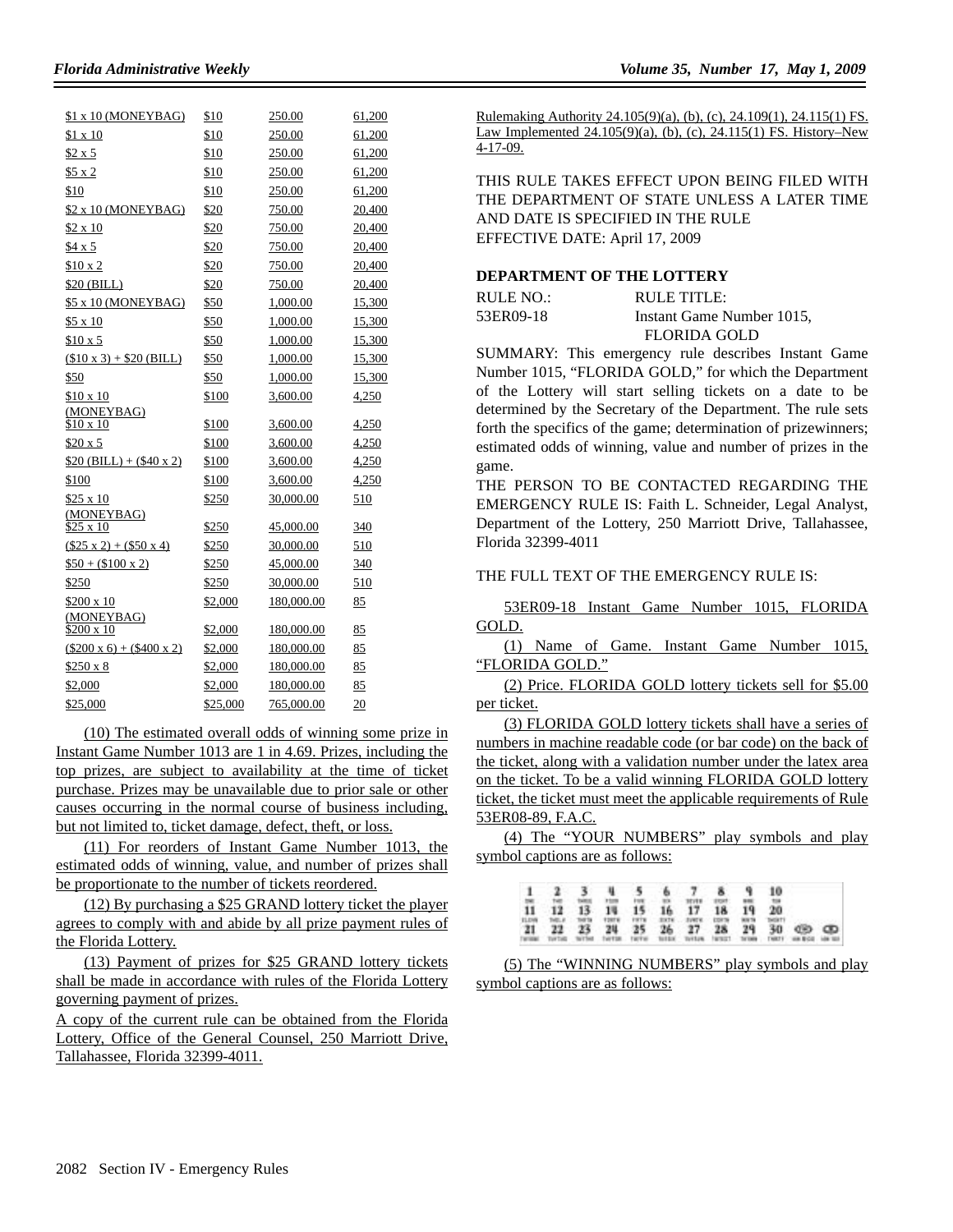|       | $1 \quad 2$             |                   | <b>FWE</b>   | 6. | 7.8               | 2 that | ۹   | 10                             |
|-------|-------------------------|-------------------|--------------|----|-------------------|--------|-----|--------------------------------|
|       |                         | 11 12 13 14 15 16 |              |    | 17 18 19          |        | MM. | 10B<br>20 <sub>1</sub><br>WOOT |
| ELTVK | <b>WELF</b><br>21 22 23 | 12879             | <b>TIFTS</b> |    | 24 25 26 27 28 29 |        |     | 30<br>THEFTS                   |

(6) The prize symbols and prize symbol captions are as follows:

| \$2.00 | \$5.00<br>11.14    | \$10.00          | \$20.00<br>uer | \$30.00                   | 540.00 | \$50.00                      |  |
|--------|--------------------|------------------|----------------|---------------------------|--------|------------------------------|--|
| \$100  | \$200<br>tet rolls | \$500<br>110,108 | \$1,000        | \$5,000<br><b>PE 1951</b> |        | \$10,000 \$100,000 \$250,000 |  |

(7) The legends are as follows:

YOUR NUMBERS HINNING NUMBERS

(8) Determination of Prizewinners.

(a) A ticket having a play symbol and corresponding play symbol caption in the "YOUR NUMBERS" play area that matches a play symbol and corresponding play symbol caption in the "WINNING NUMBERS" play area shall entitle the claimant to the corresponding prize shown for that symbol. A ticket having a " " " symbol in the "YOUR NUMBERS" play area shall entitle the claimant to \$100.00. A ticket having a " " " " symbol in the "YOUR NUMBERS" play area shall entitle the claimant to ten times the prize shown.

(b) The prizes are: \$2.00, \$5.00, \$10.00, \$20.00, \$30.00, \$40.00, \$50.00, \$100, \$200, \$500, \$1,000, \$5,000, \$10,000, \$100,000 and \$250,000.

(9) The estimated odds of winning, value, and number of prizes in Instant Game Number 1015 are as follows:

|                               |            | <b>ESTIMATED</b> | <b>NUMBER OF</b><br>WINNERS IN<br>86 POOLS OF |
|-------------------------------|------------|------------------|-----------------------------------------------|
|                               |            | <b>ODDS OF</b>   | 120,000 TICKETS                               |
| <b>GAME PLAY</b>              | <b>WIN</b> | $1$ IN           | PER POOL                                      |
| \$5                           | \$5        | 10.00            | 1,032,000                                     |
| \$5 x 2                       | \$10       | 30.00            | 344,000                                       |
| \$10                          | \$10       | 20.00            | 516,000                                       |
| $$2 \times 10$                | \$20       | 150.00           | 68,800                                        |
| \$5 x 4                       | \$20       | 150.00           | 68,800                                        |
| $($5 x 2) + $10$              | \$20       | 150.00           | 68,800                                        |
| $$10 \times 2$                | \$20       | 150.00           | 68,800                                        |
| \$20                          | \$20       | 150.00           | 68,800                                        |
| \$5 x6                        | \$30       | 1,600.00         | 6,450                                         |
| $($5 x 4) + $10$              | \$30       | 1,600.00         | 6,450                                         |
| \$10 x 3                      | \$30       | 1,600.00         | 6,450                                         |
| $$10 + $20$                   | \$30       | 1,600.00         | 6,450                                         |
| \$30                          | \$30       | 1,600.00         | 6,450                                         |
| $$5 \times 8$                 | \$40       | 2,400.00         | 4,300                                         |
| $($5 \times 2) + ($10 \times$ | \$40       | 2,400.00         | 4,300                                         |
| 3)<br>\$10 x4                 | \$40       | 2,400.00         | 4,300                                         |

| Volume 35, Number 17, May 1, 2009 |  |  |  |  |
|-----------------------------------|--|--|--|--|
|-----------------------------------|--|--|--|--|

| \$20 x 2                                 | \$40      | 2,400.00     | 4,300 |
|------------------------------------------|-----------|--------------|-------|
| \$40                                     | \$40      | 2,400.00     | 4,300 |
| \$5 (COIN)                               | \$50      | 1,200.00     | 8,600 |
| $($5 \times 4) + ($10 \times$            | \$50      | 1,200.00     | 8,600 |
| $\overline{3}$                           |           |              |       |
| \$10 x 5                                 | \$50      | 1,200.00     | 8,600 |
| $$10 + ($20 \times 2)$                   | \$50      | 1,200.00     | 8,600 |
| \$50                                     | \$50      | 1,200.00     | 8,600 |
| \$10 (COIN)                              | \$100     | 1,600.00     | 6,450 |
| $($5 \times 4) + ($10 \times$            | \$100     | 1,600.00     | 6,450 |
| 8)<br>$$20 \times 5$                     | \$100     | 1,600.00     |       |
|                                          |           |              | 6,450 |
| \$50x2                                   | \$100     | 1,600.00     | 6,450 |
| \$100                                    | \$100     | 1,600.00     | 6,450 |
| (STARBURST)                              |           |              |       |
| \$50 (COIN)                              | \$500     | 6,000.00     | 1,720 |
| $($20 \times 5) + ($50 \times$           | \$500     | 6,000.00     | 1,720 |
| $6) + $100$<br>$(\$50 \times 8) + \$100$ | \$500     | 6,000.00     | 1,720 |
| (STARBURST)                              |           |              |       |
| $$100 \times 5$                          | \$500     | 6,000.00     | 1,720 |
| \$500                                    | \$500     | 6,000.00     | 1,720 |
| $$100 \times 10$                         | \$1,000   | 40,000.00    | 258   |
| $(\$50 x 4) + \$100$                     | \$1,000   | 40,000.00    | 258   |
| x 8)<br>$$200 \times 5$                  | \$1,000   | 40,000.00    | 258   |
| $$500 \times 2$                          | \$1,000   | 40,000.00    | 258   |
| \$1,000                                  | \$1,000   | 40,000.00    | 258   |
| \$5,000                                  | \$5,000   | 344,000.00   | 30    |
| $$1,000 \times 10$                       | \$10,000  | 688,000.00   | 15    |
| \$10,000                                 | \$10,000  | 688,000.00   | 15    |
| \$100,000                                | \$100,000 | 1,032,000.00 | 10    |
| \$250,000                                | \$250,000 | 1,720,000.00 | 6     |

(10) The estimated overall odds of winning some prize in Instant Game Number 1015 are 1 in 4.35. Prizes, including the top prizes, are subject to availability at the time of ticket purchase. Prizes may be unavailable due to prior sale or other causes occurring in the normal course of business including, but not limited to, ticket damage, defect, theft, or loss.

(11) For reorders of Instant Game Number 1015, the estimated odds of winning, value, and number of prizes shall be proportionate to the number of tickets reordered.

(12) By purchasing a FLORIDA GOLD lottery ticket the player agrees to comply with and abide by all prize payment rules of the Florida Lottery.

(13) Payment of prizes for FLORIDA GOLD lottery tickets shall be made in accordance with rules of the Florida Lottery governing payment of prizes.

A copy of the current rule can be obtained from the Florida Lottery, Office of the General Counsel, 250 Marriott Drive, Tallahassee, Florida 32399-4011.

Rulemaking Authority 24.105(9)(a), (b), (c), 24.109(1), 24.115(1) FS. Law Implemented 24.105(9)(a), (b), (c), 24.115(1) FS. History–New 4-17-09.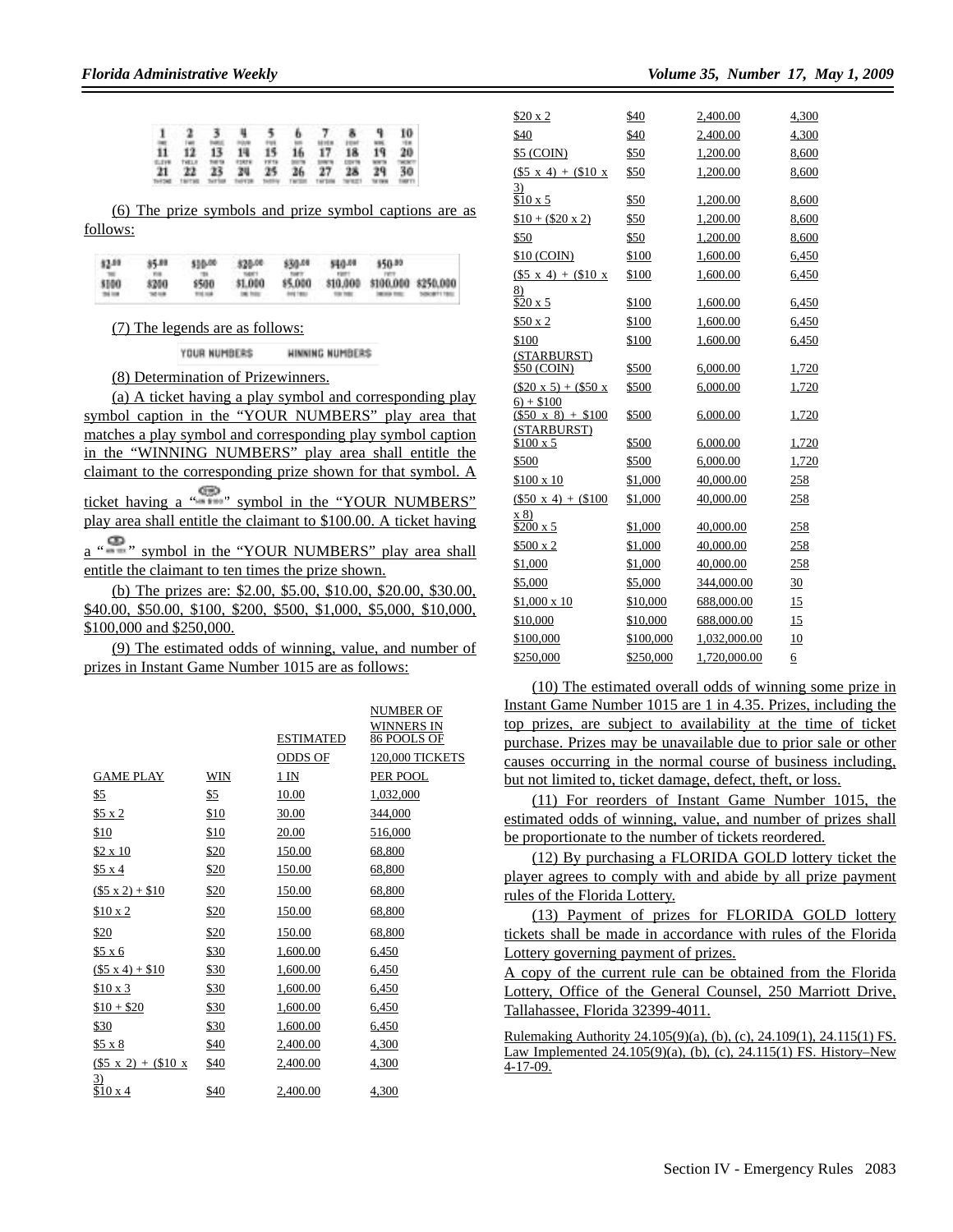THIS RULE TAKES EFFECT UPON BEING FILED WITH THE DEPARTMENT OF STATE UNLESS A LATER TIME AND DATE IS SPECIFIED IN THE RULE. EFFECTIVE DATE: April 17, 2009

### **DEPARTMENT OF THE LOTTERY**

| RULE NO.: | RULE TITLE:               |
|-----------|---------------------------|
| 53ER09-19 | Instant Game Number 1014, |
|           | <b>GOLDBAR CROSSWORD</b>  |

SUMMARY: This emergency rule describes Instant Game Number 1014, "GOLDBAR CRO\$\$WORD," for which the Department of the Lottery will start selling tickets on a date to be determined by the Secretary of the Department. The rule sets forth the specifics of the game; determination of prizewinners; estimated odds of winning, value, and number of prizes in the game.

THE PERSON TO BE CONTACTED REGARDING THE EMERGENCY RULE IS: Faith L. Schneider, Legal Analyst, Department of the Lottery, 250 Marriott Drive, Tallahassee, Florida 32399-4011

### THE FULL TEXT OF THE EMERGENCY RULE IS:

53ER09-19 Instant Game Number 1014, GOLDBAR CRO\$\$WORD.

(1) Name of Game. Instant Game Number 1014, "GOLDBAR CRO\$\$WORD."

(2) Price. GOLDBAR CRO\$\$WORD lottery tickets sell for \$3.00 per ticket.

(3) "GOLDBAR CRO\$\$WORD" lottery tickets shall have a series of numbers in Machine Readable Code (or bar code) on the back of the ticket, along with a Void If Removed Number under the latex area on the ticket. To be a valid winning GOLDBAR CRO\$\$WORD lottery ticket, the ticket must meet the applicable requirements of Rule 53ER08-89, F.A.C.

(4) The "YOUR LETTERS" play symbols are as follows:

# **ABCDEFGHIJKLM NOPQRSTUVWXYZ**

(5) The "CROSSWORD PUZZLE" play symbols are as follows:

# 888859138849

(6) The "BONUS" box play symbols and play symbol captions are as follows:

**塑果浆系型效果** 

(7) The legend is as follows:

YOUR LETTERS

(8) Determination of Prizewinners.

(a) The holder of a ticket whose letters (Play Symbols) under the caption YOUR LETTERS match the letters (Play Symbols) in the CROSSWORD PUZZLE to form at least two (2) different complete words wins the corresponding prize in the PRIZE KEY. A word must contain at least three (3) letters. A word cannot be formed by linking letters diagonally or by reading the letters from the bottom to top. Letters combined to form a word must appear in an unbroken horizontal or vertical string of letters in the CROSSWORD PUZZLE that is not interrupted by a black space and contains every single letter square between two black spaces. Every letter in the unbroken string must be revealed in YOUR LETTERS and be included to form a word. The possible complete words are shown in the CROSSWORD PUZZLE. Each possible complete word consists of three or more letters and occupies an entire word space. All of the letters in a possible complete word must be matched in order to complete the word.

(b) A ticket having one (1) " $\cdots$ " symbol in the "BONUS" box play area shall entitle the claimant to \$10. A ticket having two (2) " " " symbols in the "BONUS" box play area shall entitle the claimant to \$20. A ticket having three  $(3)$  " symbols in the "BONUS" box play area shall entitle the claimant to \$100.

(9) The estimated odds of winning, value and number of prizes in Instant Game Number 1014 are as follows:

| Reveal 2 or more           |          | <b>ESTIMATED</b> | <b>NUMBER OF</b><br>WINNERS IN<br>85 POOLS OF |
|----------------------------|----------|------------------|-----------------------------------------------|
| complete words             |          | <b>ODDS OF</b>   | <b>180,000 TICKETS</b>                        |
| with prizes of             | WIN      | 1 IN             | PER POOL                                      |
| 2 Words                    | \$3      | 10.00            | 1,530,000                                     |
| 3 Words                    | \$6      | 12.50            | 1,224,000                                     |
| 4 Words                    | \$10     | 50.00            | 306,000                                       |
| \$10 w/                    | \$10     | 50.00            | 306,000                                       |
| <b>GOLDBAR</b><br>5 Words  | \$20     | 250.00           | 61,200                                        |
| $4$ Words + \$10           | \$20     | 250.00           | 61,200                                        |
| w/GOLDBAR<br>\$20 w/2      | \$20     | 500.00           | 30,600                                        |
| <b>GOLDBARS</b><br>6 Words | \$30     | 180.00           | 85,000                                        |
| $6$ Words + \$20           | \$50     | 600.00           | 25,500                                        |
| w/2<br>GOLDBARS            |          |                  |                                               |
| 7 Words                    | \$50     | 428.57           | 35,700                                        |
| 8 Words                    | \$100    | 900.00           | 17,000                                        |
| $$100 \text{ w}/3$         | \$100    | 900.00           | 17,000                                        |
| <b>GOLDBARS</b><br>9 Words | \$1,000  | 18,000.00        | 850                                           |
| 10 Words                   | \$50,000 | 765,000.00       | 20                                            |

(10) The estimated overall odds of winning some prize in Instant Game Number 1014 are 1 in 4.14. Prizes, including the top prizes, are subject to availability at the time of ticket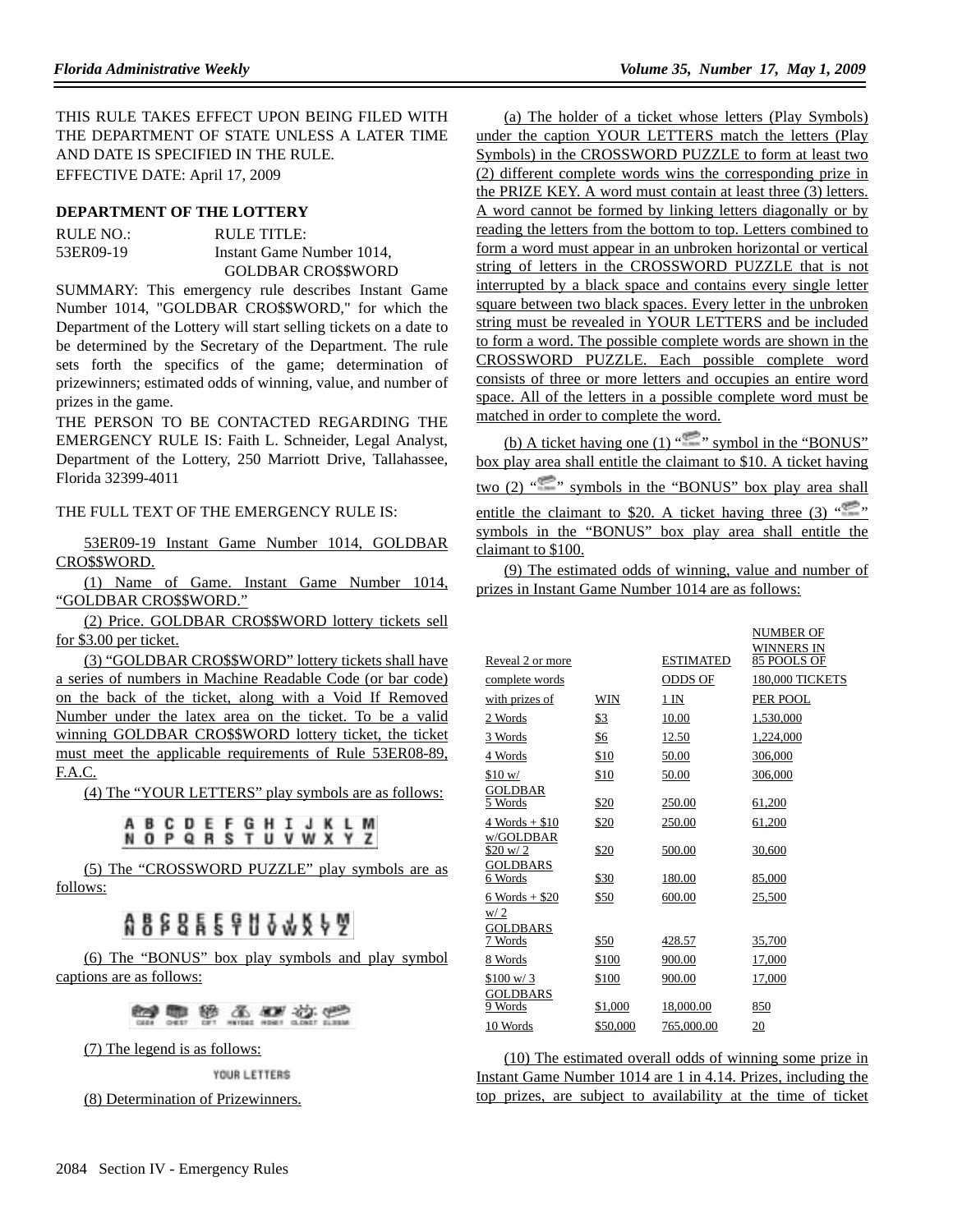purchase. Prizes may be unavailable due to prior sale or other causes occurring in the normal course of business including, but not limited to, ticket damage, defect, theft, or loss.

(11) For reorders of Instant Game Number 1014, the estimated odds of winning, value, and number of prizes shall be proportionate to the number of tickets reordered.

(12) By purchasing a GOLDBAR CRO\$\$WORD lottery ticket the player agrees to comply with and abide by all prize payment rules of the Florida Lottery.

(13) Payment of prizes for GOLDBAR CRO\$\$WORD lottery tickets shall be made in accordance with rules of the Florida Lottery governing payment of prizes.

A copy of the current rule can be obtained from the Florida Lottery, Office of the General Counsel, 250 Marriott Drive, Tallahassee, Florida 32399-4011.

Rulemaking Authority 24.105(9)(a), (b),(c), 24.109(1), 24.115(1) FS. Law Implemented 24.105(9)(a), (b), (c), 24.115(1) FS. History–New 4-17-09.

THIS RULE TAKES EFFECT UPON BEING FILED WITH THE DEPARTMENT OF STATE UNLESS A LATER TIME AND DATE IS SPECIFIED IN THE RULE.

EFFECTIVE DATE: April 17, 2009

### **DEPARTMENT OF THE LOTTERY**

| RULE NO.: | RULE TITLE:                    |
|-----------|--------------------------------|
| 53ER09-20 | Instant Game Number 1012, WILD |
|           | <b>CHERRIES</b>                |

SUMMARY: This emergency rule describes Instant Game Number 1012, "WILD CHERRIES," for which the Department of the Lottery will start selling tickets on a date to be determined by the Secretary of the Department. The rule sets forth the specifics of the game; determination of prizewinners; estimated odds of winning, value and number of prizes in the game.

THE PERSON TO BE CONTACTED REGARDING THE EMERGENCY RULE IS: Faith L. Schneider, Legal Analyst, Department of the Lottery, 250 Marriott Drive, Tallahassee, Florida 32399-4011

#### THE FULL TEXT OF THE EMERGENCY RULE IS:

53ER09-20 Instant Game Number 1012, WILD CHERRIES.

(1) Name of Game. Instant Game Number 1012, "WILD CHERRIES."

(2) Price. WILD CHERRIES lottery tickets sell for \$1.00 per ticket.

(3) WILD CHERRIES lottery tickets shall have a series of numbers in machine readable code (or bar code) on the back of the ticket, along with a validation number under the latex area

on the ticket. To be a valid winning WILD CHERRIES lottery ticket, the ticket must meet the applicable requirements of Rule 53ER08-89, F.A.C.

(4) The play symbols and play symbol captions are:



(5) The prize symbols and prize symbol captions are as follows:

| \$1.00 | 32.00 | \$11.00 | \$5.00 \$10.00 \$20.00 \$25.00            |  |  |
|--------|-------|---------|-------------------------------------------|--|--|
|        |       |         | \$30.00 \$50.00 \$100 \$150 \$250 \$5,000 |  |  |

(6) The legends are as follows:

**CANET** CAME 2 CAME 3 **CANE 4** PRIZE CANES

(7) Determination of Prizewinners.

(a) There are five games on a ticket. Each game is played separately. A ticket having three like play symbols and corresponding play symbol captions in a game shall entitle the claimant to the prize shown for that game. A ticket having a

" " symbol in a game shall entitle the player to the prize shown for that game.

(b) The prizes are: \$1.00, \$2.00, \$4.00, \$5.00, \$10.00, \$20.00, \$25.00, \$30.00, \$50.00, \$100, \$150, \$250 and \$5,000.

(8) The estimated odds of winning, value and number of prizes in Instant Game Number 1012 are as follows:

|                        |      |                  | <b>NUMBER OF</b>          |
|------------------------|------|------------------|---------------------------|
|                        |      | <b>ESTIMATED</b> | WINNERS IN<br>66 POOLS OF |
|                        |      |                  |                           |
|                        |      | ODDS OF          | 240,000 TICKETS           |
| <b>GAME PLAY</b>       | WIN  | $1 \text{IN}$    | PER POOL                  |
| \$1                    | \$1  | 10.71            | 1,478,400                 |
| \$1 x 2                | \$2  | 30.00            | 528,000                   |
| \$2                    | \$2  | 30.00            | 528,000                   |
| \$1 x 4                | \$4  | 300.00           | 52,800                    |
| $(1 x 2) + 2$          | \$4  | 300.00           | 52,800                    |
| $$2 \times 2$          | \$4  | 150.00           | 105,600                   |
| \$4                    | \$4  | 150.00           | 105,600                   |
| \$1 x 5                | \$5  | 750.00           | 21,120                    |
| $(\$1 \times 3) + \$2$ | \$5  | 750.00           | 21,120                    |
| $(\$2 \times 2) + \$1$ | \$5  | 750.00           | 21,120                    |
| $$4 + $1$$             | \$5  | 750.00           | 21,120                    |
| \$5                    | \$5  | 750.00           | 21,120                    |
| \$2 x 5                | \$10 | 500.00           | 31,680                    |
| $($2 \times 3) + $4$   | \$10 | 500.00           | 31,680                    |
| $$1 + ($2 \times 2) +$ | \$10 | 500.00           | 31,680                    |
| <u>\$5</u><br>\$5 x 2  | \$10 | 500.00           | 31,680                    |